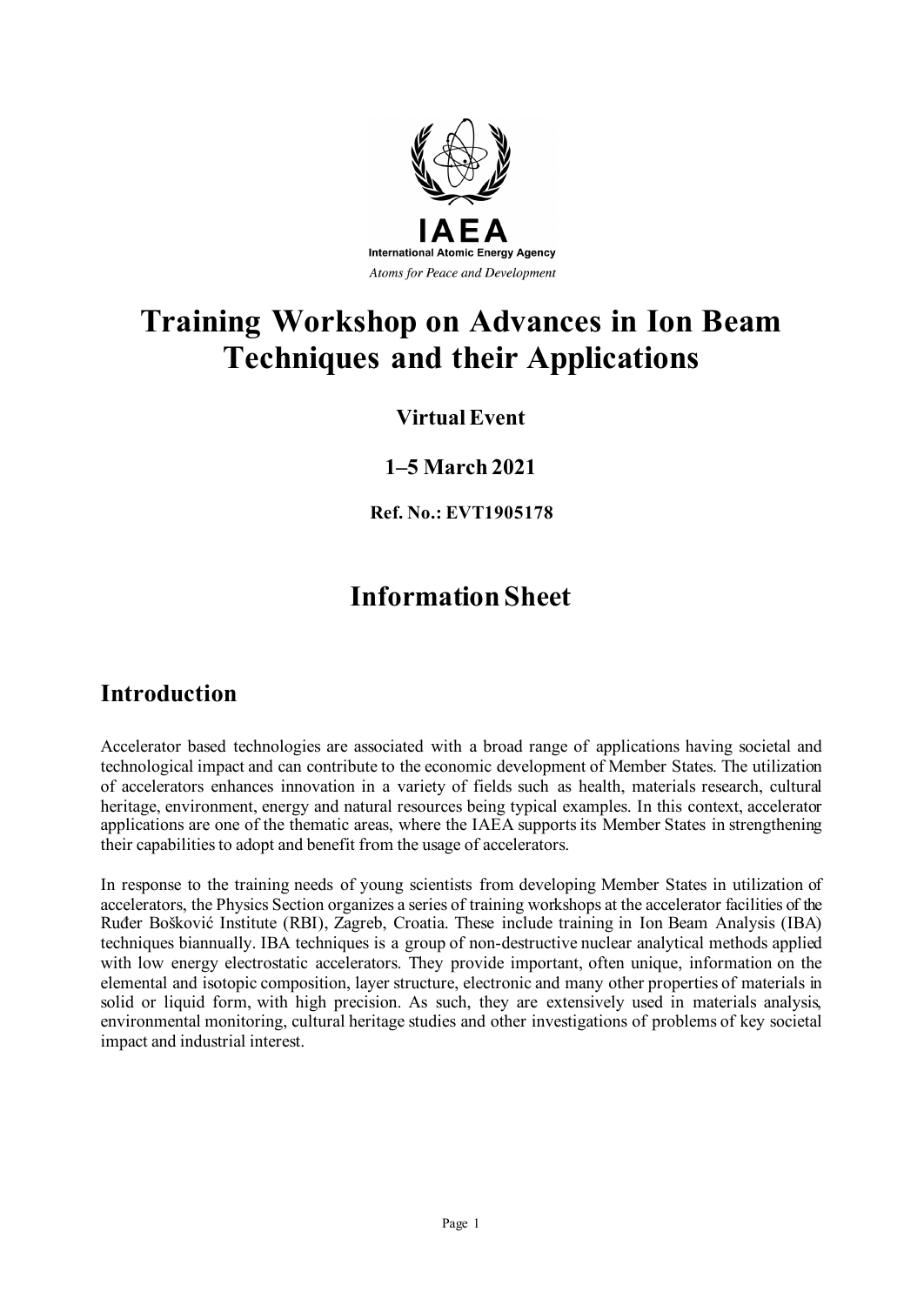## **Objectives**

The objective of the forthcoming training workshop is to deepen knowledge and skills in the following scheduled basic IBA techniques:

- Proton-Induced X-ray Emission (PIXE)
- Proton-Induced Gamma-ray Emission (PIGE)
- Rutherford Backscattering Spectroscopy (RBS)
- Elastic Recoil Detection Analysis (ERDA)
- Inelastic Nuclear Reaction Analysis (NRA)
- Single ion techniques: Ion Beam Induced Charge (IBIC) and Scanning Transmission Ion Microscopy (STIM)

### **Target Audience**

This Training workshop, intended for young scientists working or planning to work for their thesis at accelerator facilities, will widen their specific knowledges and skills in the standard IBA techniques through lectures, hands on-hands work on the specific problems and demonstration experiments.

### **Working Language(s)**

English

## **Participation and Registration**

All persons wishing to participate in the event have to be designated by an IAEA Member State or should be members of organizations that have been invited to attend.

In order to be designated by an IAEA Member State, participants are requested to send the **Participation Form (Form A)** to their competent national authority (e.g. Ministry of Foreign Affairs, Permanent Mission to the IAEA or National Atomic Energy Authority) for onward transmission to the IAEA by **25 February 2021**. Participants who are members of an organization invited to attend are requested to send the **Participation Form (Form A)** through their organization to the IAEA by above deadline.

Selected participants will be informed in due course on the procedures to be followed with regard to administrative and technical matters.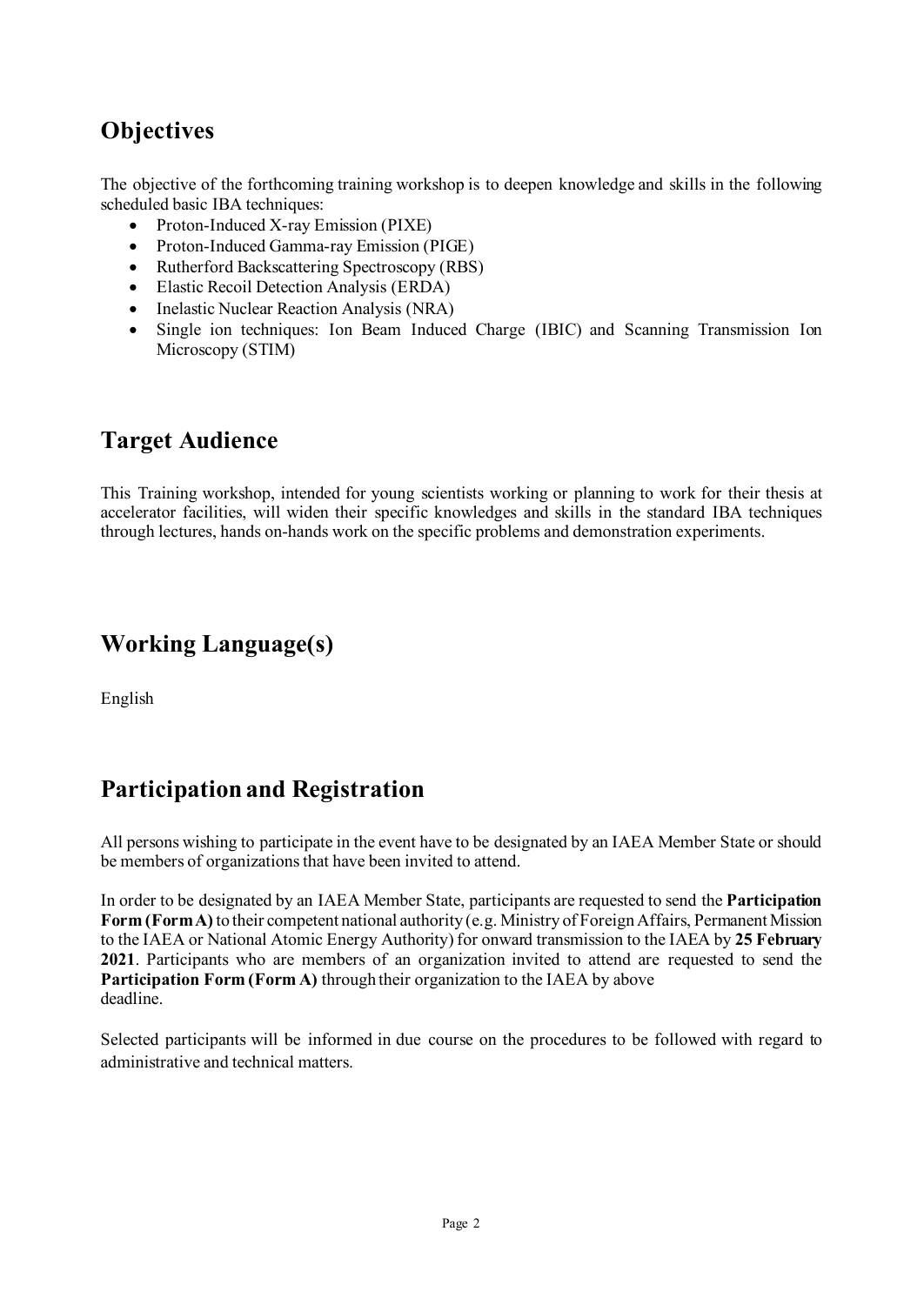### **IAEA Contacts**

#### **Scientific Secretary:**

#### **Mr Sotirios Charisopoulos**

Physics Section Division of Physical and Chemical Sciences Department of Nuclear Sciences and Applications International Atomic Energy Agency Vienna International Centre PO Box 100 1400 VIENNA AUSTRIA Tel.: +43 1 2600 21637 Fax: +43 1 26007 Email: [S.Charisopoulos@iaea.org](mailto:S.Charisopoulos@iaea.org)

#### **Co-Scientific Secretary**

#### **Mr Natko Skukan**

Nuclear Science and Instrumentation Laboratory Physics Section Division of Physical and Chemical Sciences Department of Nuclear Sciences and Applications International Atomic Energy Agency IAEA Laboratories Seibersdorf Friedenstrasse 1, 2444 SEIBERSDORF AUSTRIA Tel.: +43 1 2600 28624 Fax: +43 1 26007 Email: [N.Skukan@iaea.org](mailto:N.Skukan@iaea.org)

#### **Administrative Secretary:**

#### **Ms Mariam Yaney**

Division of Physical and Chemical Sciences Department of Nuclear Sciences and Applications International Atomic Energy Agency Vienna International Centre PO Box 100 1400 VIENNA AUSTRIA Tel.: +43-1-2600-26393 Fax: +43 1 26007 Email: [M.Yaney@iaea.org](mailto:M.Yaney@iaea.org)

Subsequent correspondence on scientific matters should be sent to the Scientific Secretary/Secretaries and correspondence on other matters related to the event to the Administrative Secretary.